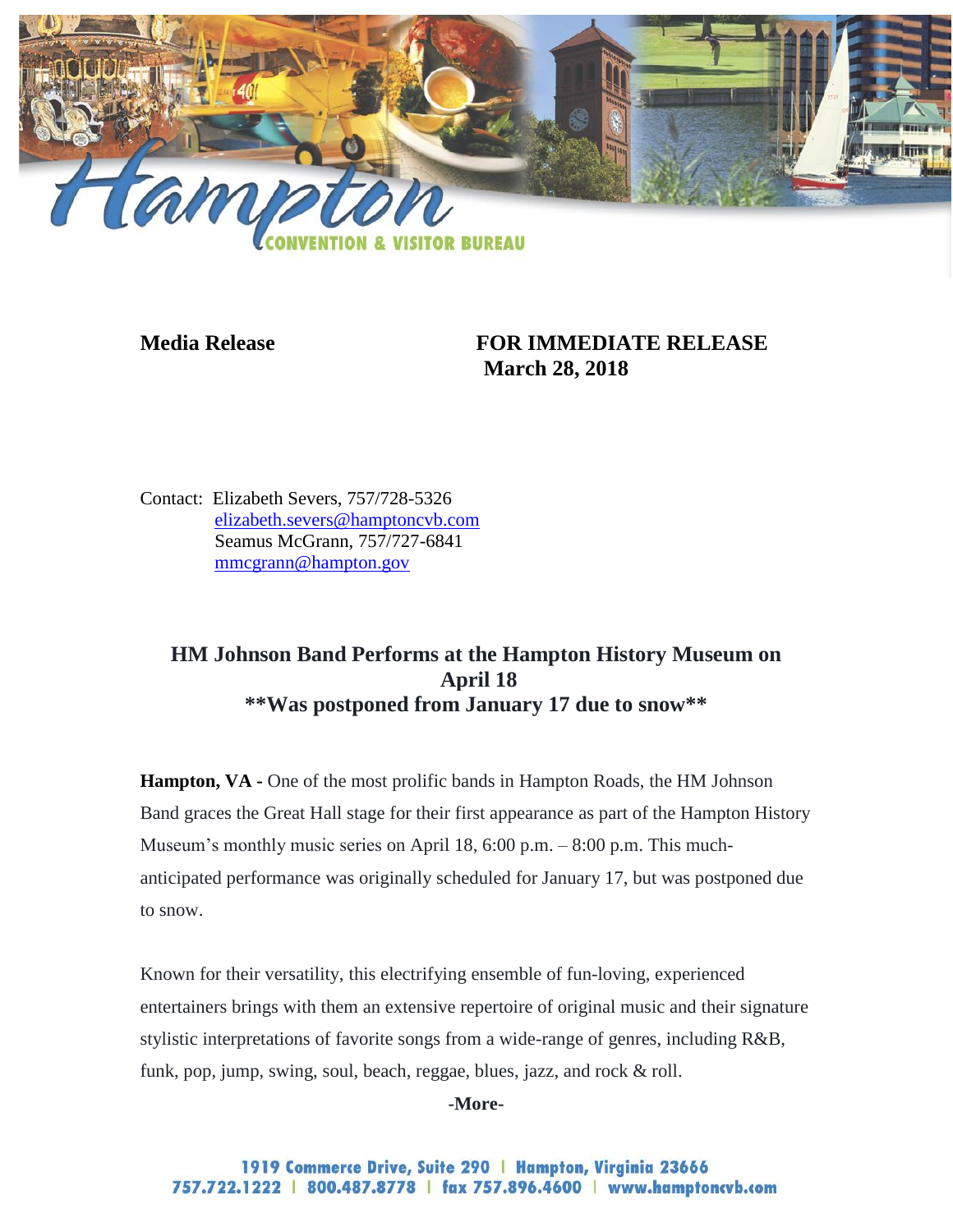## **HM Johnson Band Performs at the Hampton History Museum on April 18 \*\*Was postponed from January 17 due to snow\*\*- Page 2**

Together for over two decades, the group is under the leadership of Henry (H.M.) Johnson, a highly respected and experienced music veteran, a superb writer, musician and sound technician. Johnson began playing over 40 years ago. While he doesn't remember exactly what started him down the guitar-playing path, he knows that it was something he just had to do. The first recording that he ever bought was by Chuck Berry, which he quickly wore out. Soon after, he began listening to Wes Montgomery, Albert King, Albert Collins, Pat Martino and B.B. King. These influences have directed Henry over the years of his life, and having brought him to where he now stands.

Johnson has successfully recorded two solo releases: "Feel It" and "Everybody Wants Control of You," and is currently working on a new project. He also contributed guitar tracks to CBS after school TV specials as well as worked with the CBN cable network and has received high praise from Guitar Player Magazine. In his career, he has toured and performed in many countries and around the United States with artists such as singer, songwriter, guitarist and harmonica player, Delbert McClinton, and national jazz trumpeter Tom Brown, among other recording artists.

Held in the museum's Great Hall on the third Wednesday of each month, the "Front Porch" Music Series presents different genres of music that have shaped the American soundscape and influenced talent in Hampton Roads' vibrant music scene. Admission is free to museum members, \$5.00 for non-members. Doors open at 5:30 p.m.

Partially bordered by the Hampton Roads harbor and Chesapeake Bay, Hampton, with the 344,000 sq. ft. Hampton Roads Convention Center and the award-winning Hampton Coliseum, is located in the center of Coastal Virginia and the Hampton Roads metropolitan area. Hampton is the site of America's first continuous English-speaking settlement, the site of the first arrival of Africans in English North America, and is home

**-More-**